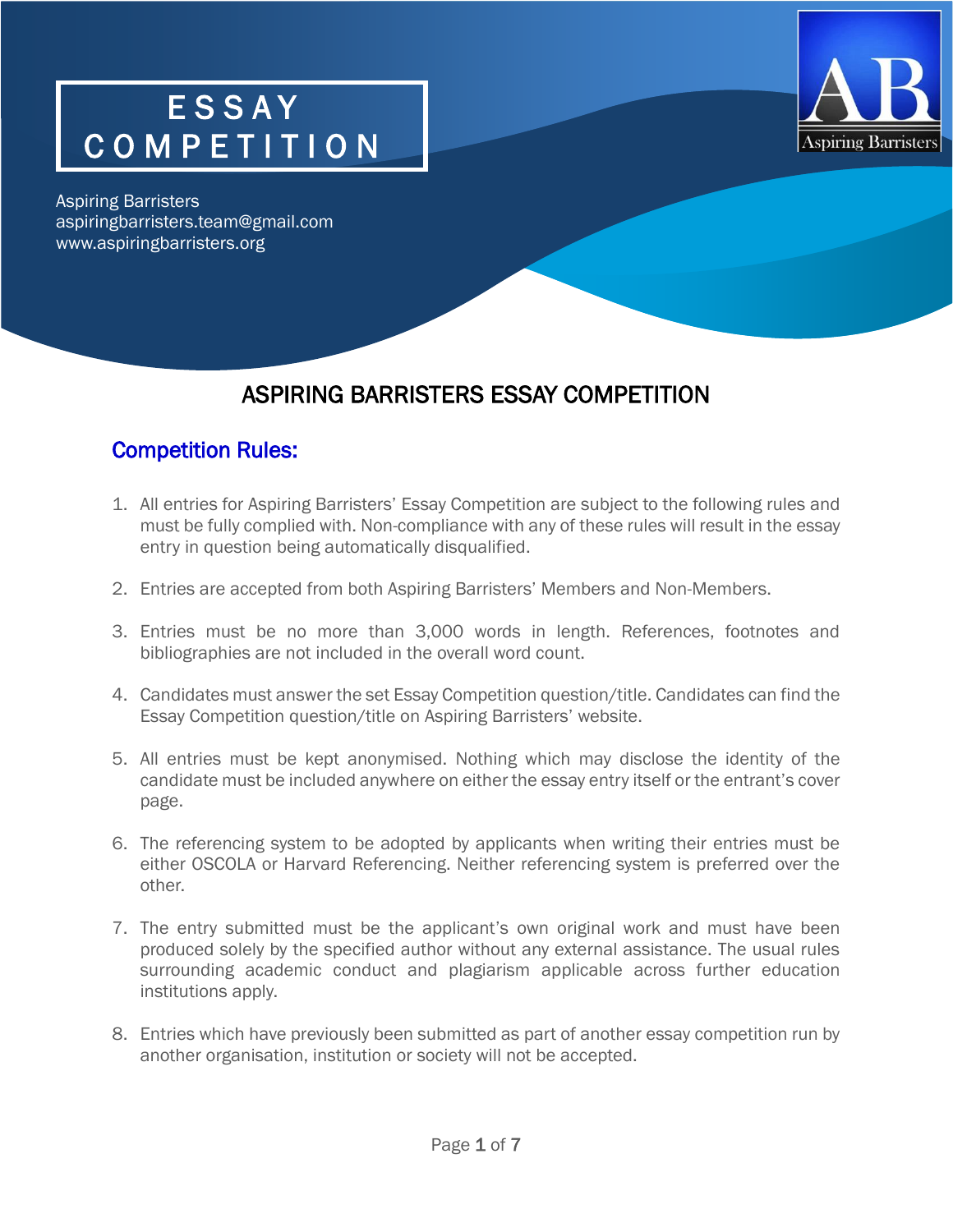

Aspiring Barristers aspiringbarristers.team@gmail.com www.aspiringbarristers.org

- 9. Only one entry can be made per applicant. Numerous entries will be disregarded. In the event that more than one entry is made per candidate, the earlier essay will stand and the other will be disregarded. Modified entries of an already submitted essay will not be accepted. This is so even if the deadline has not yet passed. Entries submitted beyond the deadline will not be considered.
- 10.All entries must be typed in a clear font and size 12 text must be used. Each page must be numbered. The overall word count must be clearly stated on the cover page provided. The cover page must be signed by the candidate either electronically or by hand.
- 11.Applicants must not submit an essay which is the same or is the same in substance to an essay entry submitted as part of the competition in previous years.
- 12.An essay which is written using previously submitted university coursework is allowed, provided that its previous submission was produced by the applicant only (for example, it has not been produced as part of a group project or group work), and provided that such previously submitted coursework is not subject to any university copyright issues. If you are unsure whether the latter applies to your work, you must contact your relevant academic institution where the work was previously submitted for clarification.
- 13.Previous essay winners (i.e., the winning essay, the runner-up essay and the essay receiving highly commendable recognition) cannot enter the competition again. Candidates whose essays were selected as forming part of the shortlisted entries but did not then reach the top 3 rankings, can submit future entries (subject to paragraph 12 above).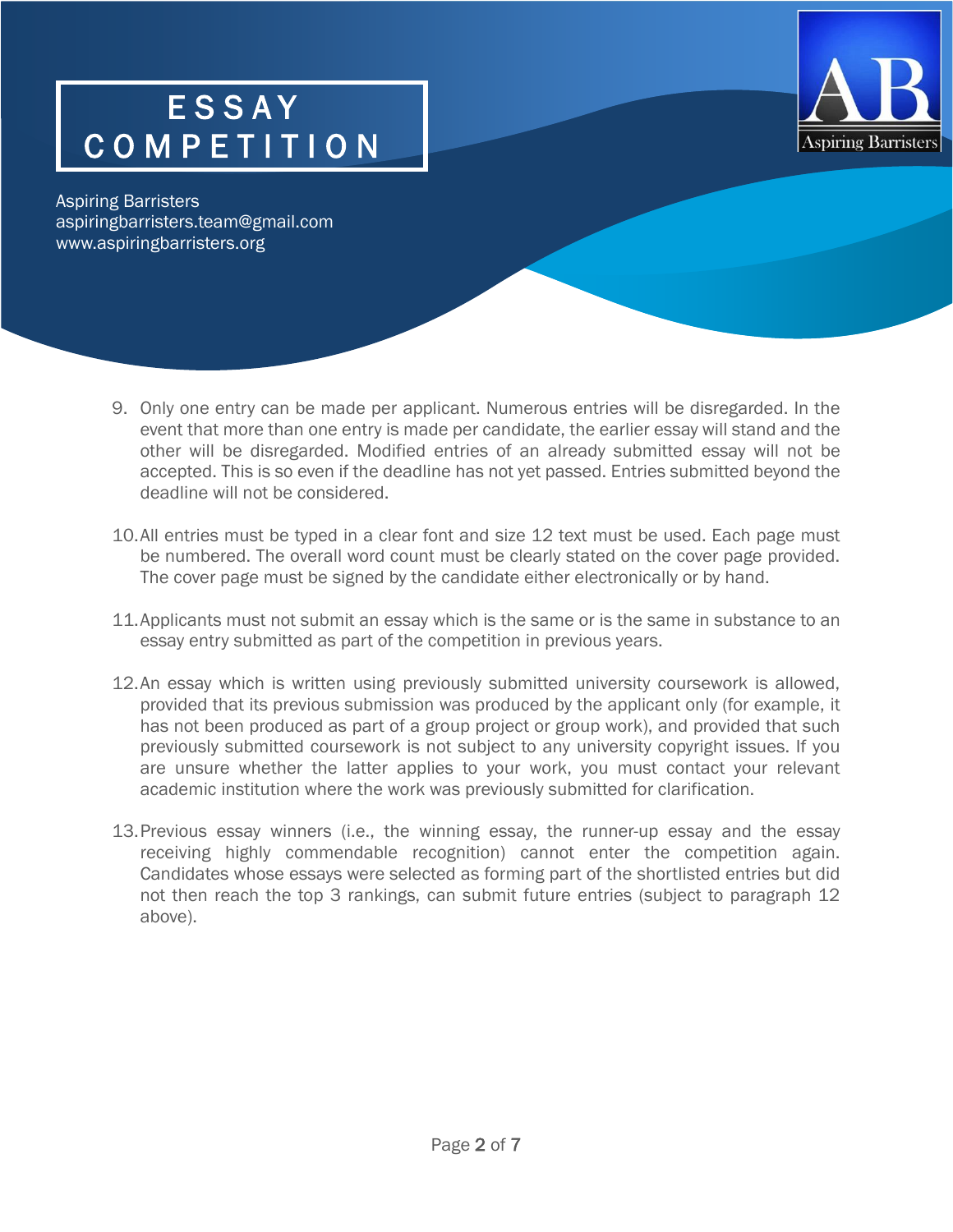

Aspiring Barristers aspiringbarristers.team@gmail.com www.aspiringbarristers.org

j

#### Competition Terms and Conditions:

- 1. By submitting an entry as part of the competition you confirm that you agree to be bound by and have read and understood all of the competition rules, terms and conditions and data notice.
- 2. By submitting your entry as part of the competition you agree and give your consent to Aspiring Barristers posting your essay online across its social media platforms and website and for it to be reproduced for marketing purposes elsewhere in the event that your entry were to reach at least the shortlisting stage of the competition. You understand that were your essay entry to either be the winning essay of the competition, runner-up essay, or receive highly commendable recognition, you grant Aspiring Barristers the right to publish and/or reproduce part or all of your essay entry and may do so at any time. In so doing you accept and consent to Aspiring Barristers reformatting your essay as it chooses for publication and/or promotion purposes.
- 3. You understand and accept that Aspiring Barristers reserves the right not to announce (all or either) a winning essay, runner-up essay or a highly commendable essay if it is in the Judges' opinions unanimously that there is not a suitable essay meeting the requisite standard in accordance with the marking criteria to fill any or all of those rankings. In this instance, candidates who submitted essay entries cannot request a review of that decision or request feedback as to why their essay was not considered as reaching the requisite standard in accordance with the standardised marking criteria. The decision made by the Judges collectively in this instance is final.
- 4. You understand and accept that the Judging Panel's decision as to which candidates produced the winning essay, runner-up essay and highly commendable essay is final.
- 5. You understand and accept that Aspiring Barristers is unable to inform unsuccessful candidates that their essay entry has not been shortlisted. Only shortlisted candidates will be contacted direct regarding the outcome of their entry. Shortlisted candidates understand and give their consent to Aspiring Barristers reaching out to them directly via email for this purpose.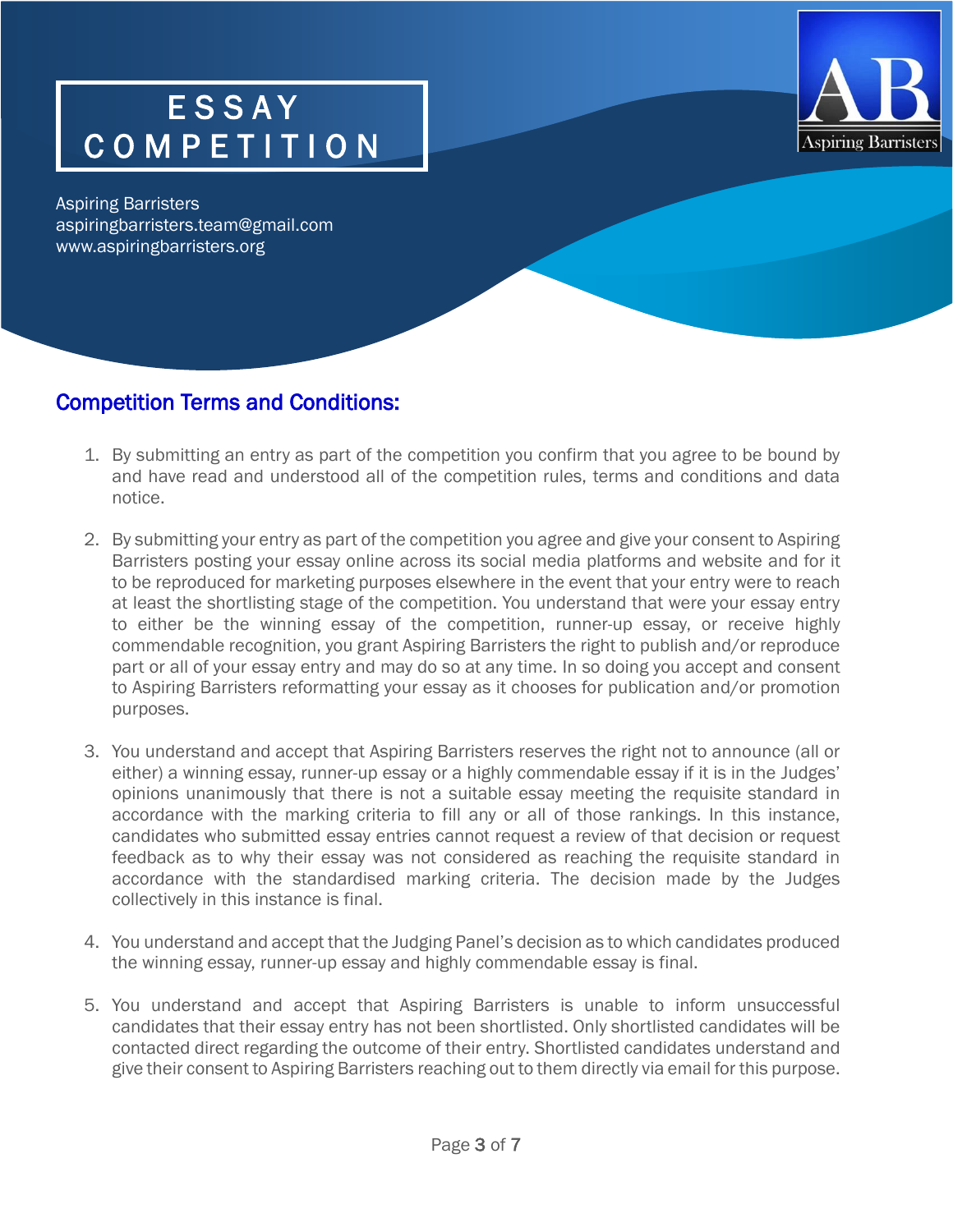

Aspiring Barristers aspiringbarristers.team@gmail.com www.aspiringbarristers.org

- 6. You understand and accept that in the event that your essay entry is selected as being either the winning essay or the runner-up essay, distribution of the prize for either remains entirely at the discretion of Aspiring Barristers' Management Committee. You understand that in the event of unforeseen circumstances, Aspiring Barristers reserves the right to change the prize(s) being awarded or not to award the anticipated prize(s) at all.
- 7. Applicants submitting an essay entry are expected to be familiar with the rules on plagiarism applicable to their current and/or previous academic institution(s) where they have studied and been awarded qualifications from previously. By submitting an essay entry, you confirm that you understand the rules on plagiarism applicable to academic writing and that if you did not or were unclear, that you have since acquired that knowledge before submitting your essay entry.
- 8. You understand that if you submit an essay entry which is found to have been plagiarised or to have committed academic malpractice of any kind you will be automatically disqualified and will not be permitted to submit any future entries in future years of the competition.
- 9. You understand and give your consent that Aspiring Barristers may scan your essay entry using relevant electronic plagiarism software (for example, Turnitin) for the purpose of checking your entry for plagiarism.
- 10.Where plagiarism is found, any entrant who was successfully selected as the winning essay, or the runner-up essay, must return back to Aspiring Barristers Management Committee any tangible prize given (for example, prize money, a trophy, a certificate) and/or any intangible prize given (for example, removing mini-pupillage work experience awarded as the prize from their CV and from any future applications). Where an applicant has been found to have plagiarised their essay entry and received the 'highly commendable' recognition ranking, that applicant must to remove that recognition from their CV, any future applications and must not reference that previously (now invalid) ranking elsewhere in any way however so construed.
- 11.You understand and accept that Aspiring Barristers reserves the right to report any instances of plagiarism or academic malpractice of any proportion to the relevant Inn of Court (prospective or otherwise), relevant Chambers (prospective or otherwise) and/or relevant study institution (prospective or otherwise) where such is found to form part of your entry submitted for this competition.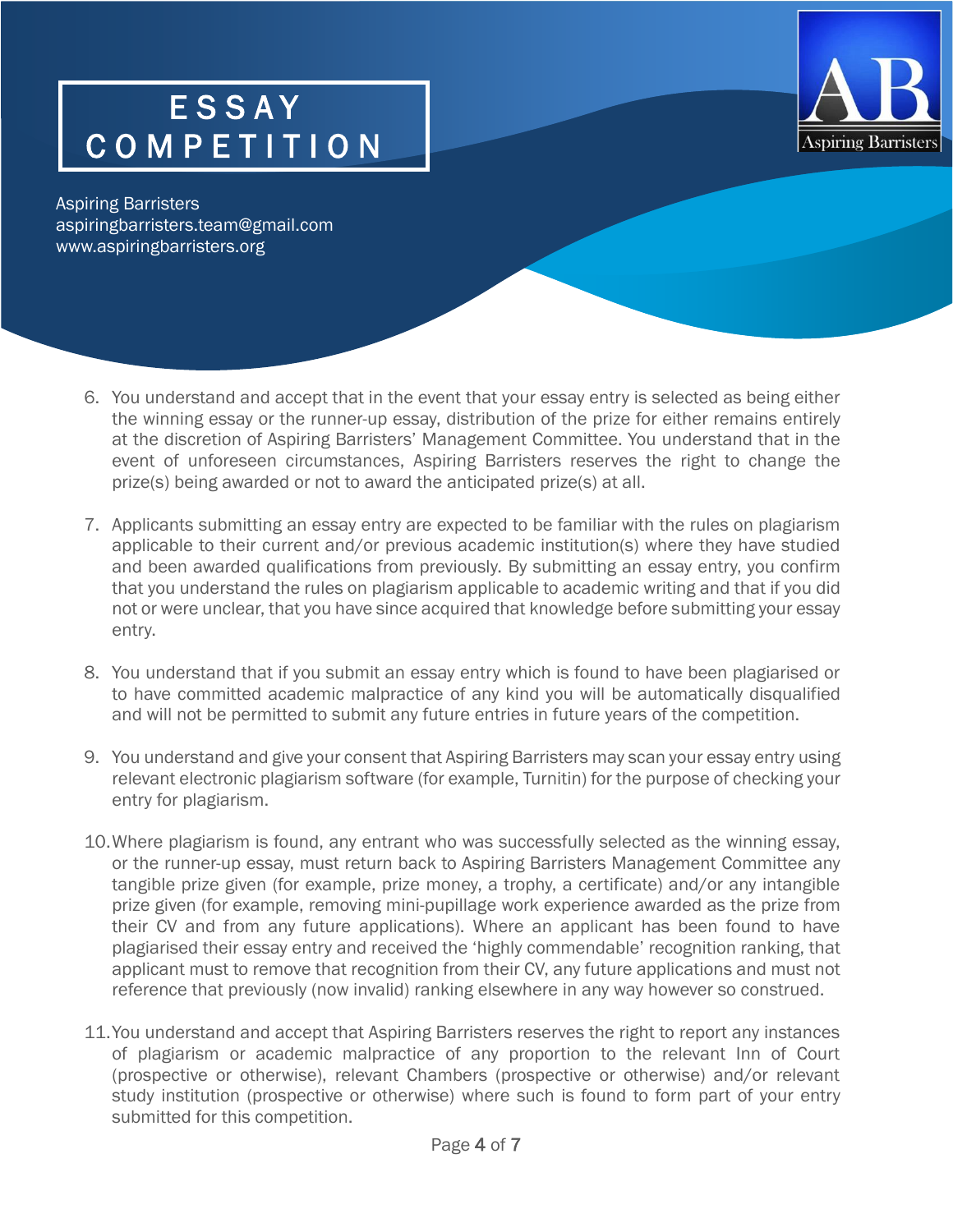

Aspiring Barristers aspiringbarristers.team@gmail.com www.aspiringbarristers.org

- 12.You understand and accept that any contents of your essay entry which is abusive, inappropriate, offensive and/or discriminatory of any kind and to any degree will result in the automatic disqualification of your entry. In this instance, you will not be permitted to submit an entry in future years of the competition and your Aspiring Barristers' membership will be automatically terminated.
- 13.You understand and accept that by submitting an entry as part of Aspiring Barristers' Essay Competition(s) that you are thereby bound by the rules as specified above on pages 1 and 2, as well as the terms and conditions as specified above on pages 3-5.
- 14.You understand and accept that by submitting an entry as part of Aspiring Barristers' Essay Competition(s) that Aspiring Barristers will acquire copyright over the contents of your essay.

#### Competition Marking Criterion:

- 1. Each essay entry is assessed against the same standardised marking criteria and are peer reviewed by the panel of Judges. If there are any disagreements between Judges as to whether a particular essay should be shortlisted over another, then the decision of the Head Judge will stand as final. The Judge acting as Head Judge rotates for each essay competition; the order of which is determined purely alphabetically.
- 2. The standardised marking criteria used by the Judging Panel when marking essay entries can be found below. A total of 5 marks is given to each marking category.

| Aspiring Barristers Essay Competition: Mark Scheme |                                                                                                                                                                                                                                                       |  |
|----------------------------------------------------|-------------------------------------------------------------------------------------------------------------------------------------------------------------------------------------------------------------------------------------------------------|--|
| Research                                           | Strong candidates will show clear evidence of<br>thorough research surrounding their essay's<br>chosen subject area. Research sources will be<br>varied and provide clear insight into how such<br>research has contributed to the essay<br>produced. |  |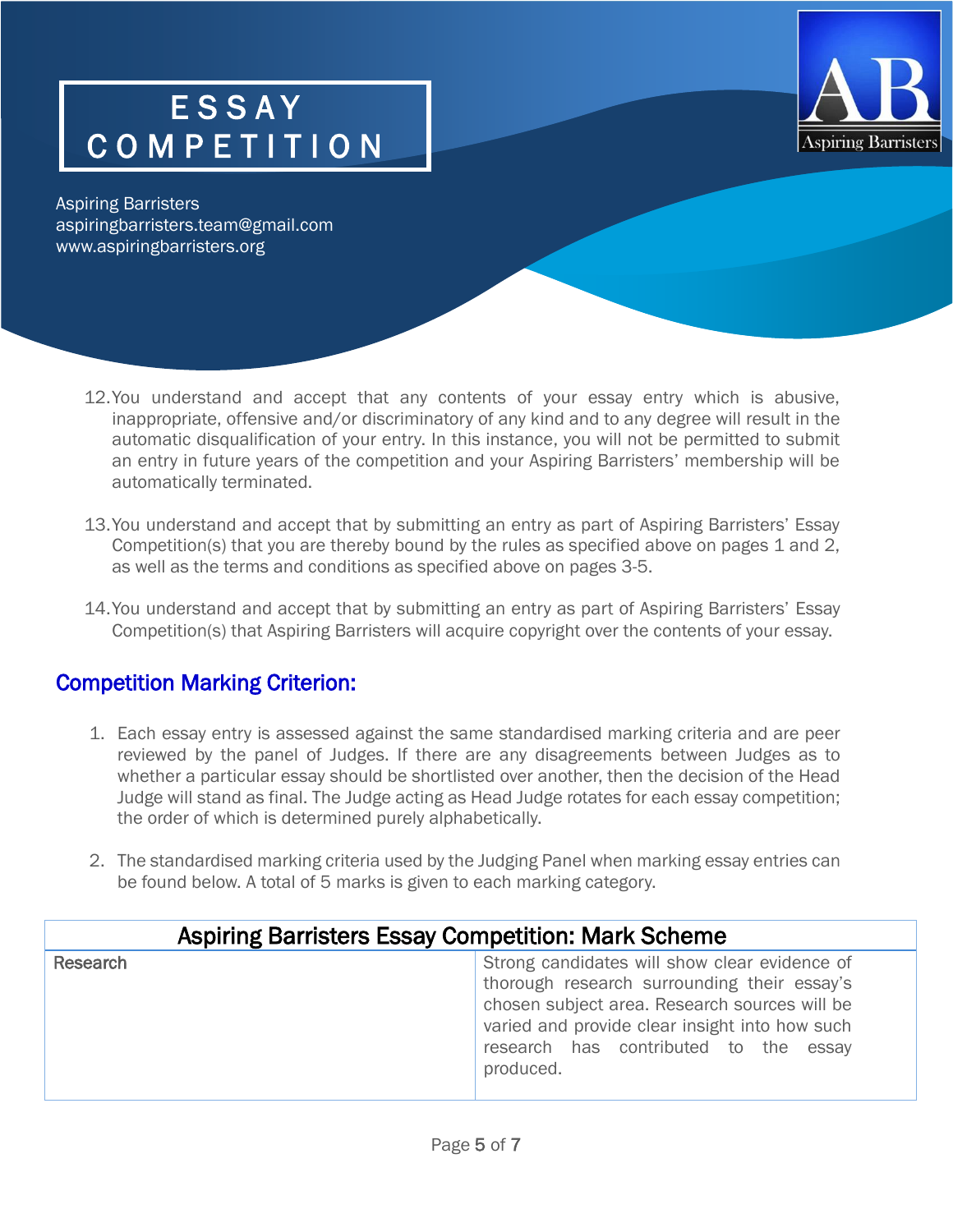

Aspiring Barristers aspiringbarristers.team@gmail.com www.aspiringbarristers.org

| Knowledge and<br>understanding<br>0f<br>chosen subject area | Strong candidates will present an essay built upon a solid<br>foundation of knowledge and understanding of their<br>essay's subject area. This understanding will be<br>substantiated by good use of a diverse range of research<br>material and possibly from their own personal<br>experiences. Strong candidates will be able<br>to<br>demonstrate a deep and polished understanding of their<br>subject-matter consistently throughout their essay. |
|-------------------------------------------------------------|---------------------------------------------------------------------------------------------------------------------------------------------------------------------------------------------------------------------------------------------------------------------------------------------------------------------------------------------------------------------------------------------------------------------------------------------------------|
| <b>Structure</b>                                            | Strong candidates will present their work adopting a clear,<br>coherent and logical structure. Their essay will flow well<br>from start to finish and read easy for its readership.                                                                                                                                                                                                                                                                     |
| <b>Critical analysis</b>                                    | candidates will demonstrate sophisticated<br>Strong<br>engagement with relevant material and showcase an<br>ability to properly consider, critique, question and/or<br>challenge its content. They will be able to engage<br>effectively with and consider their subject-matter through<br>multiple lenses of analysis.                                                                                                                                 |
| Clarity of thought and/or argument                          | Strong candidates will produce an essay which is clear,<br>assured, and is the clear product of thorough thinking and<br>planning. Any argument(s) and/or points made will be<br>articulated with clarity and unambiguously.                                                                                                                                                                                                                            |
| <b>Originality</b>                                          | Strong candidates will be able to appropriately offer their<br>own thoughts, ideas, analysis and/or argument(s) in their<br>essay having built and developed those upon material<br>already available. Exceptional candidates will be able to<br>consider alternative insights and/or school of thought in<br>their subject area. They will be able to offer refined wider<br>insight(s) and/or contribution(s) within their chosen                     |